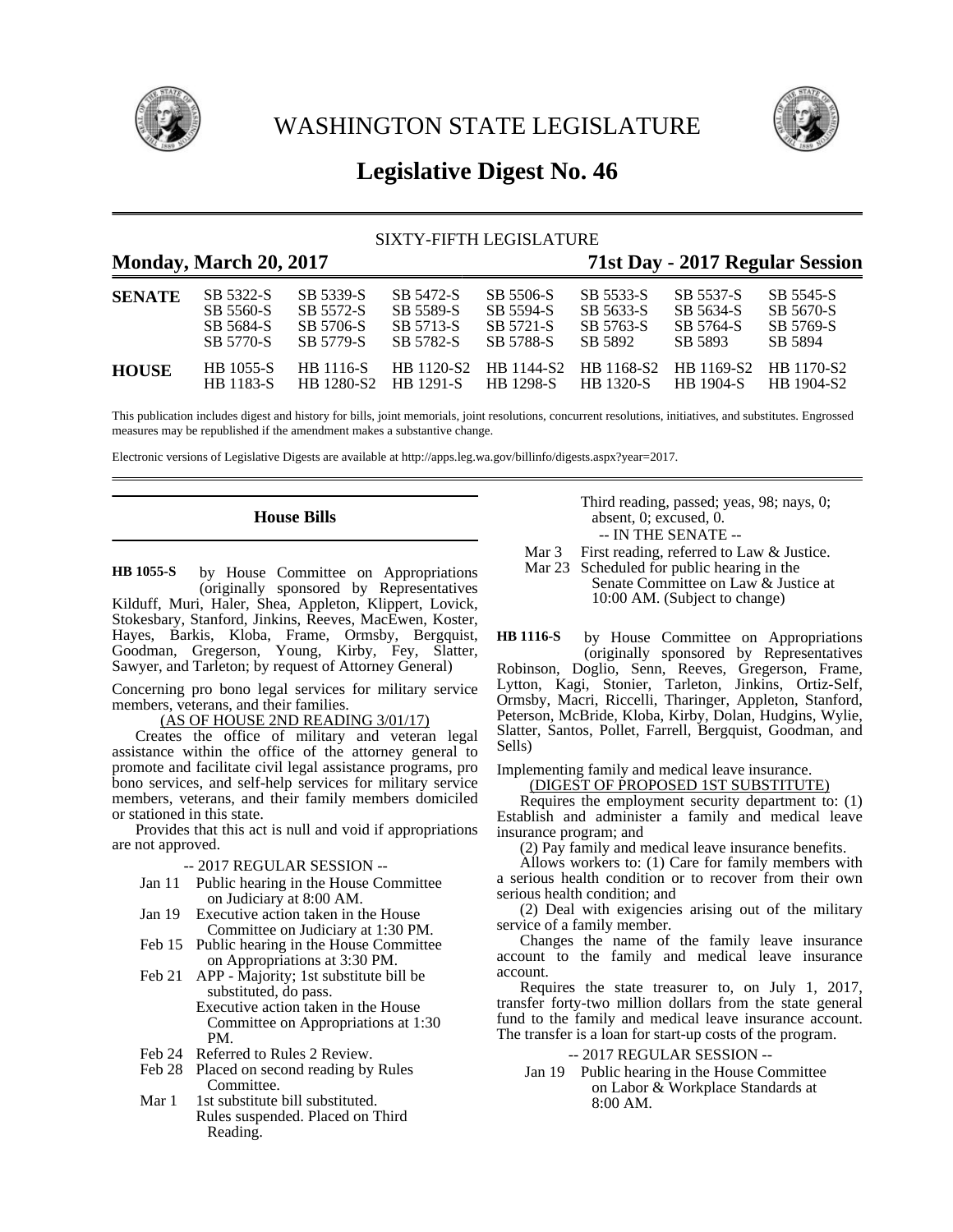- Jan 23 Executive action taken in the House Committee on Labor & Workplace Standards at 1:30 PM.
- Feb 9 Public hearing in the House Committee on Appropriations at 3:30 PM.
- Feb 22 APP Majority; 1st substitute bill be substituted, do pass. Minority; do not pass. Executive action taken in the House Committee on Appropriations at 1:30 PM.
- Feb 24 Referred to Rules 2 Review.

by House Committee on Appropriations (originally sponsored by Representatives Smith, Morris, Short, Hayes, Stanford, Koster, Van Werven, McDonald, MacEwen, Muri, Haler, Ryu, Condotta, and Buys) **HB 1120-S2**

Concerning the regulatory fairness act.

(AS OF HOUSE 2ND READING 3/02/17)

Provides that the regulatory fairness act does not apply to the adoption of a rule if an agency is able to demonstrate that the proposed rule does not affect small businesses.

Requires a proposing agency to consider mitigation options if a proposed rule affects only small businesses.

Requires the office of regulatory assistance to act as the central entity to collaborate with and provide support to state agencies in meeting the requirements of the regulatory fairness act.

Requires the state auditor to conduct a performance review of agency compliance with the regulatory fairness act.

Provides that this act is null and void if appropriations are not approved.

-- 2017 REGULAR SESSION --

- Jan 18 Public hearing in the House Committee on Technology & Economic Development at 8:00 AM.
- Jan 24 Executive session scheduled, but no action was taken in the House Committee on Technology & Economic Development at 10:00 AM.
- Jan 26 Executive session scheduled, but no action was taken in the House Committee on Technology & Economic Development at 1:30 PM.
- Feb 1 Executive action taken in the House Committee on Technology & Economic Development at 8:00 AM.
- Feb 13 Public hearing in the House Committee on Appropriations at 3:30 PM.
- Feb 24 APP Majority; 2nd substitute bill be substituted, do pass. Referred to Rules 2 Review. Executive action taken in the House Committee on Appropriations at 10:00 AM.
- Feb 28 Placed on second reading by Rules Committee.
- Mar 2 2nd substitute bill substituted. Rules suspended. Placed on Third Reading.

Third reading, passed; yeas, 98; nays, 0; absent, 0; excused, 0. -- IN THE SENATE --

- Mar 6 First reading, referred to State Government.
- Mar 17 Public hearing in the Senate Committee on State Government at 8:00 AM.

by House Committee on Appropriations (originally sponsored by Representatives Fitzgibbon, Ryu, Peterson, Stanford, Jinkins, Goodman, Ormsby, Fey, Pollet, Tarleton, Doglio, Farrell, and Macri) **HB 1144-S2**

Amending state greenhouse gas emission limits for consistency with the most recent assessment of climate change science.

#### (DIGEST OF PROPOSED 2ND SUBSTITUTE)

Addresses the most recent assessment of climate change science and changes certain requirements of the state with regard to emissions of greenhouse gases.

Requires the department of ecology to: (1) Report, by individual institution, the total emissions of greenhouse gases from state universities, regional universities, and the state college;

(2) Identify the annual costs incurred by each institution to meet the greenhouse gas emissions reduction goals; and

(3) In coordination with the department of natural resources, calculate and include in its reporting the total emissions of greenhouse gases from wildfires in the state.

Provides that this act is null and void if appropriations are not approved.

#### -- 2017 REGULAR SESSION --

- Jan 23 Public hearing in the House Committee on Environment at 1:30 PM.
- Feb 2 Executive action taken in the House Committee on Environment at 8:00 AM.
- Feb 15 Public hearing in the House Committee on Appropriations at 3:30 PM.
- Feb 21 APP Majority; 2nd substitute bill be substituted, do pass. Minority; do not pass. Minority; without recommendation. Executive action taken in the House Committee on Appropriations at 1:30 PM.
- Feb 24 Referred to Rules 2 Review.
- Mar 3 Rules Committee relieved of further consideration. Placed on second reading.
- Mar 13 Referred to Rules 2 Consideration.

by House Committee on Appropriations (originally sponsored by Representatives Gregerson, Haler, Pollet, Appleton, Stanford, Orwall, Sells, Tarleton, Chapman, Goodman, Fitzgibbon, Peterson, Lytton, Doglio, Frame, Farrell, Riccelli, Lovick, Pettigrew, Sawyer, Springer, Ortiz-Self, Bergquist, Ormsby, Fey, Hudgins, Santos, and Macri) **HB 1168-S2**

Supporting student success at community and technical colleges by increasing full-time faculty. (AS OF HOUSE 2ND READING 3/06/17)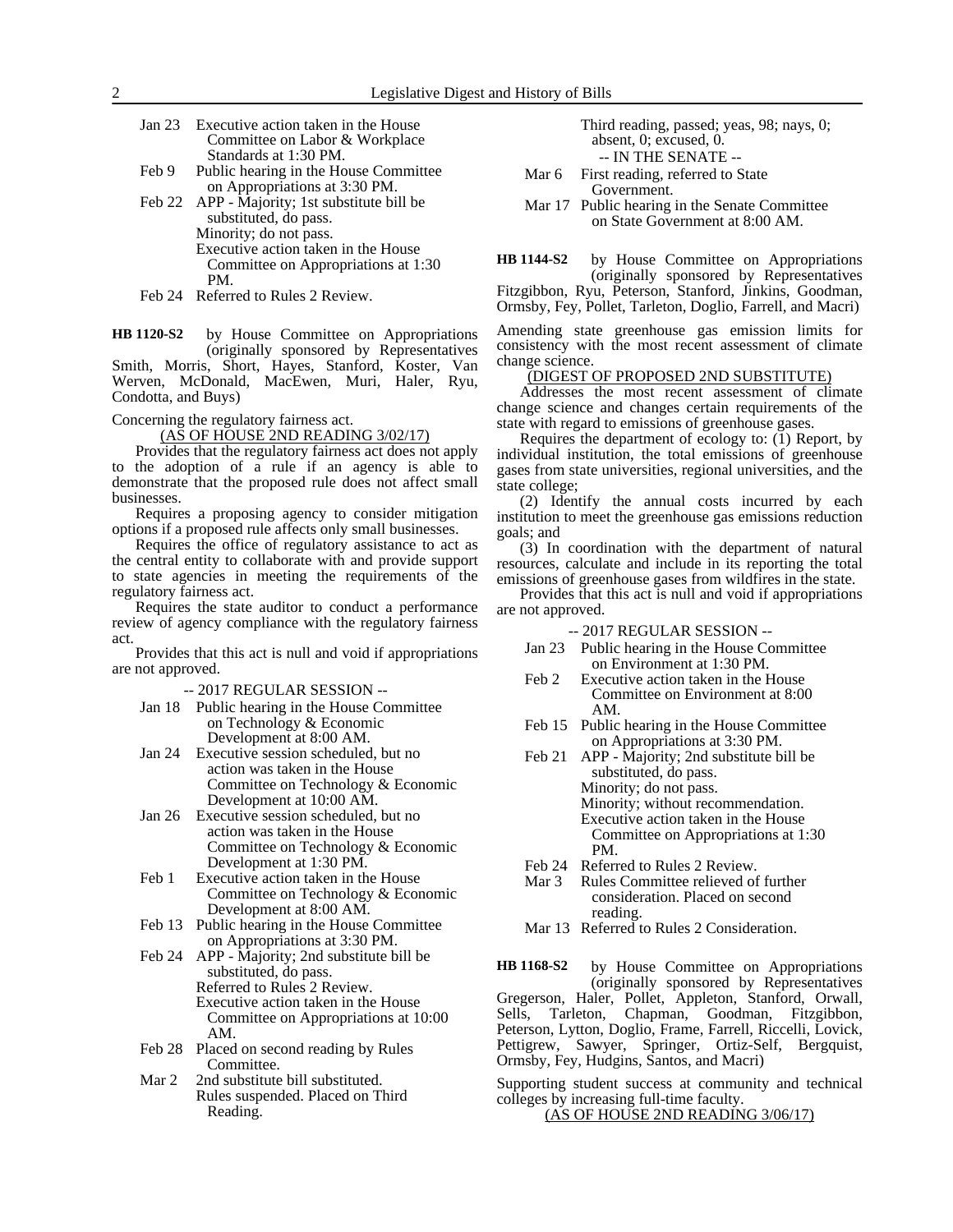Requires the state board for community and technical colleges to create a plan to increase the percentage of fulltime tenure track positions in community and technical colleges.

Provides that the goal is for community and technical colleges to increase, over the next several years, the number of full-time tenured positions by adding thirtyfour new full-time tenure track positions in fiscal year 2019 and fifty new full-time tenure track positions in each of the next three biennia.

Requires those colleges to provide an annual progress report to the state board for community and technical colleges.

Provides that this act is null and void if appropriations are not approved.

-- 2017 REGULAR SESSION --

- Jan 24 Public hearing in the House Committee on Higher Education at 8:00 AM.
- Feb 14 Executive action taken in the House Committee on Higher Education at 8:00 AM.
- Feb 23 Public hearing in the House Committee on Appropriations at 1:30 PM.

Feb 24 APP - Majority; 2nd substitute bill be substituted, do pass. Minority; do not pass. Referred to Rules 2 Review. Executive action taken in the House Committee on Appropriations at 10:00 AM.

- Mar 3 Rules Committee relieved of further consideration. Placed on second reading.
- Mar 6 2nd substitute bill substituted. Rules suspended. Placed on Third Reading.
	- Third reading, passed; yeas, 51; nays, 47; absent, 0; excused, 0. -- IN THE SENATE --
	-
- Mar 8 First reading, referred to Higher Education.

by House Committee on Appropriations (originally sponsored by Representatives Orwall, Pollet, Appleton, Goodman, Tarleton, Bergquist, Stanford, Fitzgibbon, Doglio, and Wylie) **HB 1169-S2**

Enacting the student opportunity, assistance, and relief act.

#### (AS OF HOUSE 2ND READING 3/01/17)

Establishes the student opportunity, assistance, and relief act to address student education loan debt, student education loan debt counselors, the repeal of statutes regarding professional license or certificate suspensions, private student loan default, and exemptions for bank account and wage garnishments.

Provides that this act is null and void if appropriations are not approved.

- -- 2017 REGULAR SESSION --
- Jan 25 Public hearing in the House Committee on Higher Education at 1:30 PM.
- Feb 14 Executive action taken in the House Committee on Higher Education at 8:00 AM.
- Feb 24 APP Majority; 2nd substitute bill be substituted, do pass. Minority; do not pass. Minority; without recommendation. Referred to Rules 2 Review. Public hearing and executive action taken in the House Committee on Appropriations at 10:00 AM.
- Feb 28 Placed on second reading by Rules Committee.
- Mar 1 2nd substitute bill substituted. Rules suspended. Placed on Third Reading. Third reading, passed; yeas, 76; nays, 22; absent, 0; excused, 0.
	- -- IN THE SENATE --
- Mar 3 First reading, referred to Higher Education.
- Mar 21 Scheduled for public hearing in the Senate Committee on Higher Education at 8:00 AM. (Subject to change)
- by House Committee on Appropriations (originally sponsored by Representatives Orwall, Goodman, Kilduff, Rodne, Muri, Jinkins, Fey, Pollet, and Santos) **HB 1170-S2**

Maintaining and facilitating court-based and school-based efforts to promote attendance and reduce truancy.

(AS OF HOUSE 2ND READING 3/06/17)

Promotes attendance and reduces truancy by maintaining and facilitating court-based and school-based efforts.

Provides that this act is null and void if appropriations are not approved.

- Jan 19 Public hearing in the House Committee on Judiciary at 1:30 PM.
- Feb 9 Executive action taken in the House Committee on Judiciary at 1:30 PM.
- Feb 23 APP Majority; 2nd substitute bill be substituted, do pass. Minority; do not pass. Public hearing and executive action taken in the House Committee on Appropriations at 1:30 PM.
- Feb 24 Referred to Rules 2 Review.
- Mar 3 Rules Committee relieved of further consideration. Placed on second reading.
- Mar 6 2nd substitute bill substituted. Rules suspended. Placed on Third Reading. Third reading, passed; yeas, 95; nays, 3; absent, 0; excused, 0. -- IN THE SENATE --
- Mar 8 First reading, referred to Human Services, Mental Health & Housing.
- Mar 21 Scheduled for public hearing in the Senate Committee on Human Services and Mental Health & Housing at 1:30 PM. (Subject to change)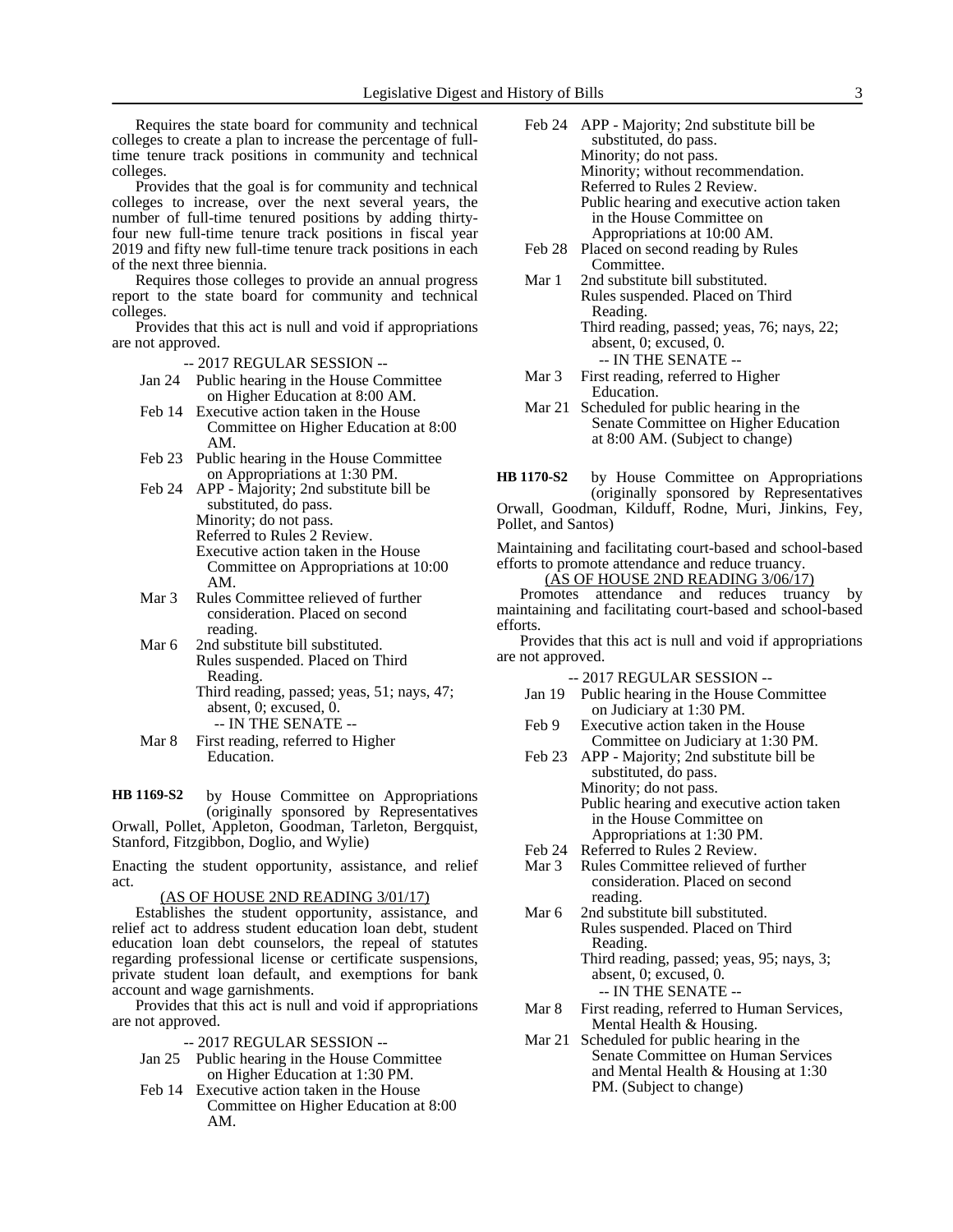by House Committee on Appropriations (originally sponsored by Representatives McBride, Chapman, Haler, Ryu, Robinson, McDonald, Stambaugh, Frame, Senn, Riccelli, Dolan, and Hudgins) **HB 1183-S**

Authorizing specified local governments, including municipalities and federally recognized Indian tribes, that typically have limited access to economic development resources, to designate a portion of their territory as a creative district subject to certification by the Washington state arts commission.

(AS OF HOUSE 2ND READING 3/07/17)

Authorizes a local government to designate a creative district within its territorial boundaries subject to certification as a state-certified creative district by the state arts commission.

Authorizes the state arts commission to create a process for review of applications submitted by local governments or federally recognized Indian tribes for certification of state-certified creative districts.

Provides that this act is null and void if appropriations are not approved.

-- 2017 REGULAR SESSION --

- Jan 25 Public hearing in the House Committee on Community Development and Housing & Tribal Affairs at 8:00 AM.
- Jan 26 Executive action taken in the House Committee on Community Development and Housing & Tribal Affairs at 1:30 PM.
- Feb 13 Public hearing in the House Committee on Appropriations at 3:30 PM.
- Feb 21 APP Majority; 1st substitute bill be substituted, do pass. Minority; do not pass. Executive action taken in the House Committee on Appropriations at 1:30
- PM. Feb 24 Referred to Rules 2 Review.
- Feb 28 Placed on second reading by Rules Committee.
- Mar 7 1st substitute bill substituted. Rules suspended. Placed on Third Reading. Third reading, passed; yeas, 85; nays, 12; absent, 0; excused, 1.
- -- IN THE SENATE -- Mar 9 First reading, referred to Agriculture, Water, Trade & Economic Development.
- Mar 21 Scheduled for public hearing in the Senate Committee on Agriculture, Water, and Trade & Economic Development at 8:00 AM. (Subject to change)

by House Committee on Appropriations (originally sponsored by Representatives Kagi and Fey) **HB 1280-S2**

Including referred and diverted youth in establishing community juvenile accountability program guidelines. (AS OF HOUSE 2ND READING 3/06/17)

Requires the guidelines established by the juvenile rehabilitation administration for certain programs to target referred and diverted youth.

-- 2017 REGULAR SESSION --

- Jan 24 Public hearing in the House Committee on Early Learning & Human Services at 8:00 AM.
- Feb 14 Executive action taken in the House Committee on Early Learning & Human Services at 8:00 AM.
- Feb 23 Public hearing in the House Committee on Appropriations at 1:30 PM.
- Feb 24 APP Majority; 2nd substitute bill be substituted, do pass. Minority; do not pass. Referred to Rules 2 Review. Executive action taken in the House Committee on Appropriations at 10:00 AM.
- Mar 3 Rules Committee relieved of further consideration. Placed on second reading.
- Mar 6 2nd substitute bill substituted. Rules suspended. Placed on Third Reading. Third reading, passed; yeas, 64; nays, 34; absent, 0; excused, 0. -- IN THE SENATE --
- Mar 8 First reading, referred to Human Services, Mental Health & Housing.

by House Committee on Appropriations (originally sponsored by Representatives **HB 1291-S**

Santos, Jinkins, Fey, Robinson, Fitzgibbon, Stanford, Ormsby, and Riccelli)

Concerning health care for Pacific Islanders residing in Washington under a compact of free association.

(AS OF HOUSE 2ND READING 3/02/17) Increases access to health care services for the citizens

of the Republic of Palau, the Republic of the Marshall Islands, and the Federated States of Micronesia residing in this state by providing premium assistance for health coverage purchased through the state health benefit exchange.

Provides that this act is null and void if appropriations are not approved.

- Jan 25 Public hearing in the House Committee on Health Care & Wellness at 1:30 PM.
- Feb 8 Executive action taken in the House Committee on Health Care & Wellness at 1:30 PM.
- Feb 20 Public hearing in the House Committee on Appropriations at 1:30 PM.
- Feb 21 Executive session scheduled, but no action was taken in the House Committee on Appropriations at 1:30 PM.
- Feb 22 Executive session scheduled, but no action was taken in the House Committee on Appropriations at 1:30 PM.
- Feb 23 APP Majority; 1st substitute bill be substituted, do pass.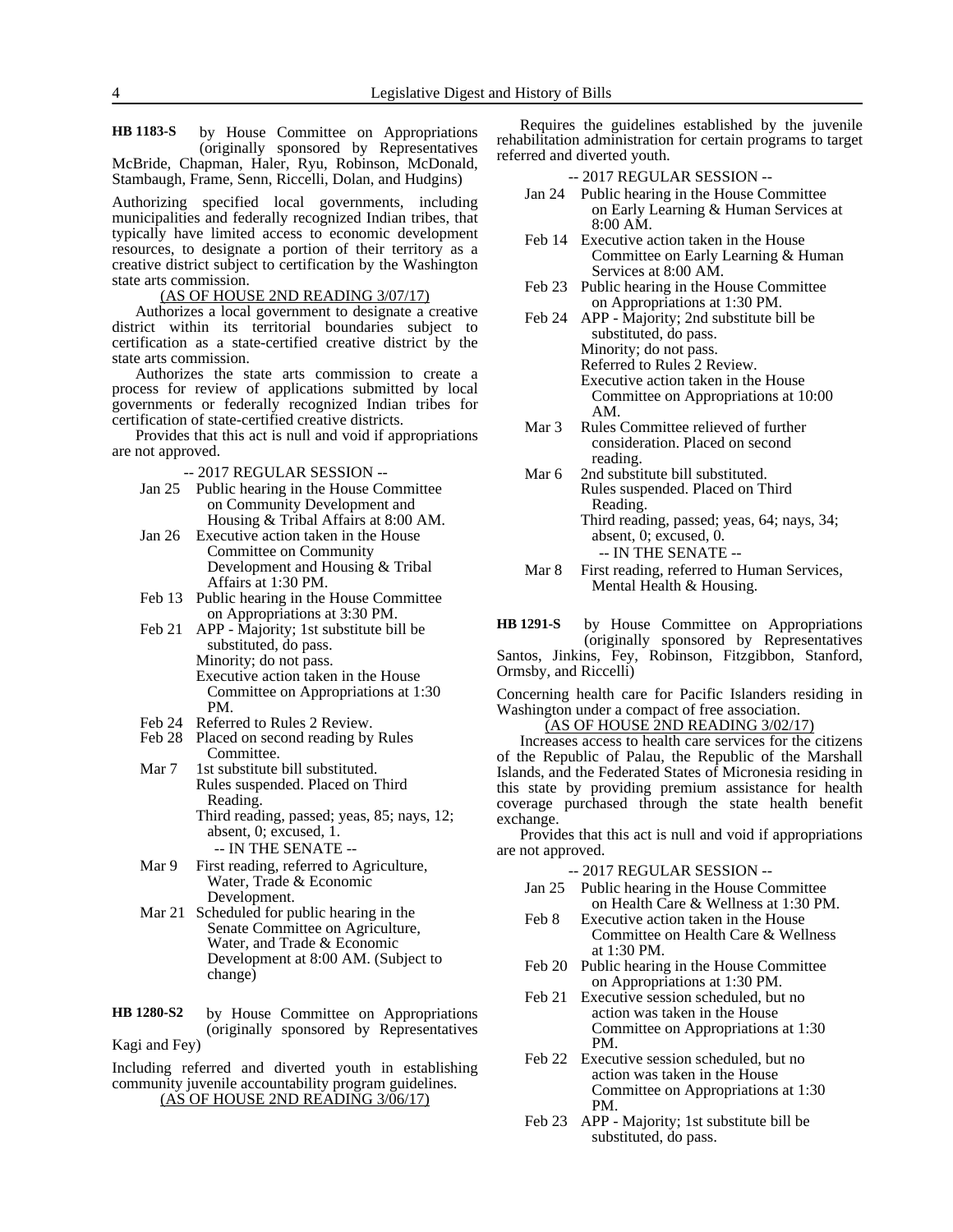Minority; do not pass.

Minority; without recommendation. Executive action taken in the House Committee on Appropriations at 1:30 PM.

- Feb 24 Referred to Rules 2 Review.
- Mar 1 Rules Committee relieved of further consideration. Placed on second reading.
- Mar 2 1st substitute bill substituted. Rules suspended. Placed on Third Reading. Third reading, passed; yeas, 51; nays, 47; absent, 0; excused, 0.
	- -- IN THE SENATE --
- Mar 6 First reading, referred to Health Care.
- Mar 14 HLTH Majority; do pass. And refer to Ways & Means. Public hearing and executive action taken in the Senate Committee on Health Care at 10:00 AM.
- Mar 15 Referred to Ways & Means.

by House Committee on Appropriations (originally sponsored by Representatives Ortiz-Self, Manweller, Haler, Sells, Kilduff, Frame, Gregerson, Kagi, Tarleton, Jinkins, Stanford, Appleton, Ormsby, Senn, McBride, Santos, Lovick, Bergquist, Farrell, and Young) **HB 1298-S**

Prohibiting employers from asking about arrests or convictions before an applicant is determined otherwise qualified for a position.

(AS OF HOUSE 2ND READING 3/01/17)

Establishes the Washington fair chance act.

Prohibits an employer from including any question on an application for employment, from inquiring either orally or in writing, from receiving information through a criminal history background check, or from otherwise obtaining information about an applicant's criminal record until after the employer initially determines that the applicant is otherwise qualified for the position.

Requires the state attorney general's office to enforce this act.

Provides that this act is null and void if appropriations are not approved.

-- 2017 REGULAR SESSION --

- Jan 24 Public hearing in the House Committee on Labor & Workplace Standards at 1:30 PM.
- Jan 30 Executive action taken in the House Committee on Labor & Workplace Standards at 1:30 PM.
- Feb 16 Public hearing in the House Committee on Appropriations at 3:30 PM.
- Feb 22 APP Majority; 1st substitute bill be substituted, do pass. Minority; do not pass. Minority; without recommendation. Executive action taken in the House Committee on Appropriations at 1:30 PM.
- Feb 24 Referred to Rules 2 Review.
- Feb 28 Placed on second reading by Rules Committee.
- Mar 1 1st substitute bill substituted. Rules suspended. Placed on Third Reading. Third reading, passed; yeas, 68; nays, 30;
	- absent, 0; excused, 0. -- IN THE SENATE --
- Mar 3 First reading, referred to Commerce, Labor & Sports.
- Mar 9 Executive action scheduled, but the report on the motion to move the bill out of committee did not receive sufficient signatures.

by House Committee on Transportation (originally sponsored by Representatives Reeves, McDonald, Dolan, Stambaugh, Kilduff, Ryu, Klippert, Tarleton, Appleton, Sawyer, Jinkins, Bergquist, Pellicciotti, McBride, and Riccelli) **HB 1320-S**

Concerning certain gold star license plate qualified applicants.

(AS OF HOUSE 2ND READING 2/28/17)

Allows an eligible widow or widower, in lieu of applying for a gold star license plate, to apply for a standard issue license plate or a qualifying special license plate for one personal use motor vehicle.

Exempts the widow or widower from annual vehicle registration fees and license plate fees for that vehicle.

-- 2017 REGULAR SESSION --

- Feb 16 Public hearing in the House Committee on Transportation at 3:30 PM.
- Feb 21 TR Majority; 1st substitute bill be substituted, do pass. Executive action taken in the House Committee on Transportation at 1:30
- PM.
- Feb 23 Referred to Rules 2 Review. Feb 27 Rules Committee relieved of further consideration. Placed on second
- reading.
- Feb 28 Rules suspended. Placed on Third Reading.
	- Third reading, passed; yeas, 98; nays, 0; absent, 0; excused, 0.

-- IN THE SENATE --

- Mar 2 First reading, referred to Transportation. Mar 14 Public hearing in the Senate Committee
	- on Transportation at 3:30 PM.

by House Committee on Technology &<br>Economic Development (originally Development sponsored by Representative Smith) **HB 1904-S**

Concerning the sale and taxation of Washingtonians' personal information and related data.

## (SEE ALSO PROPOSED 2ND SUB)

Finds that there are businesses engaged in: (1) Accumulating personal data that is available to be collected about people as they use the internet; and

(2) Aggregating or compiling that information and reselling it without any compensation to the people of the state.

Sets apart this growing industry with its own individual tax rate.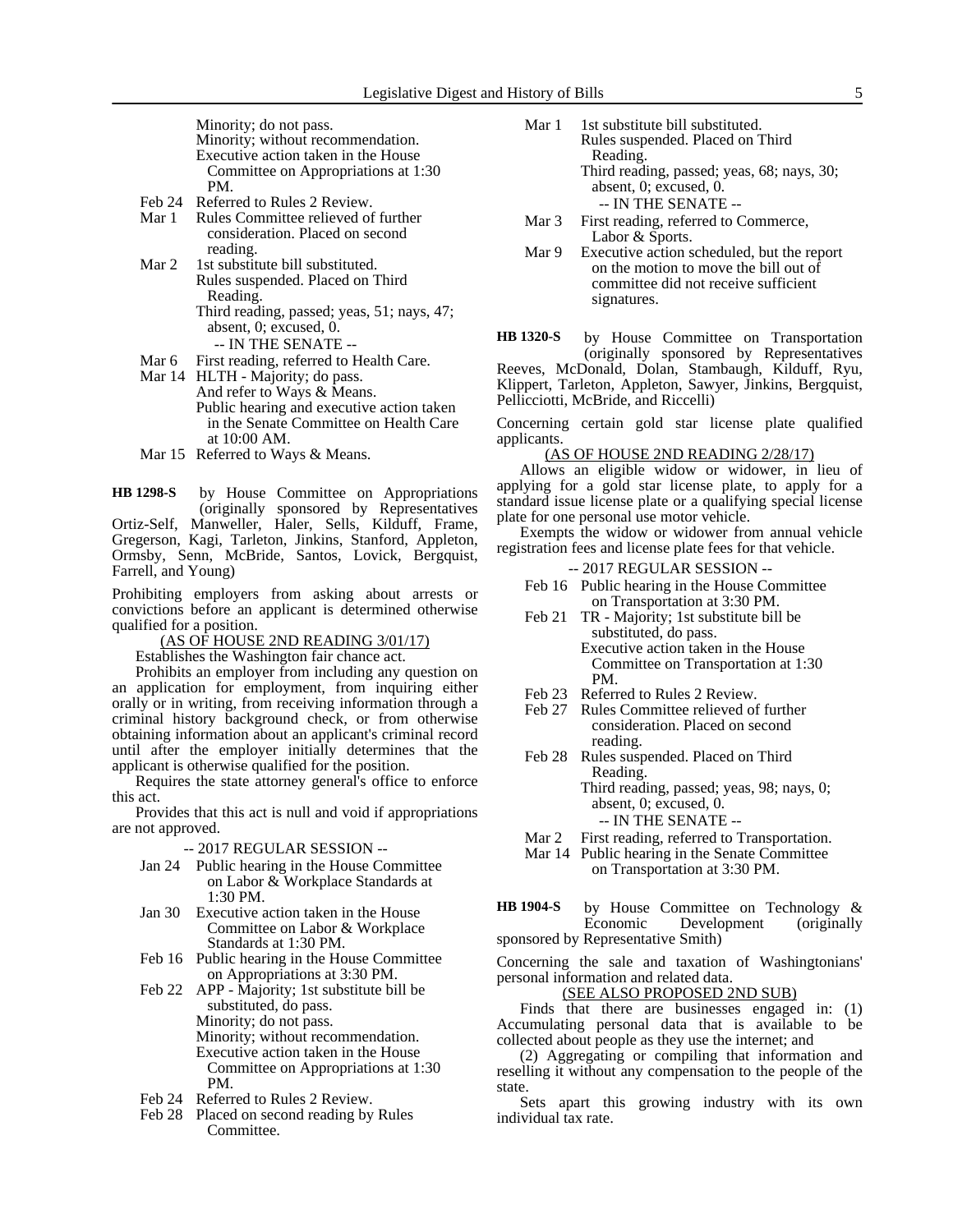Imposes a business and occupation tax on persons engaging in the business of making sales of personal information or exchanging personal information for consideration.

- -- 2017 REGULAR SESSION --
- Feb 9 Public hearing in the House Committee on Technology & Economic Development at 1:30 PM.
- Feb 14 Public hearing in the House Committee on Technology & Economic Development at 10:00 AM.
- Feb 15 Executive session scheduled, but no action was taken in the House Committee on Technology & Economic Development at 8:00 AM.
- Mar 1 TED Majority; 1st substitute bill be substituted, do pass. Minority; do not pass. Minority; without recommendation. Executive action taken in the House Committee on Technology & Economic Development at 8:00 AM.
- Mar 3 Referred to Finance.
- Mar 10 Public hearing in the House Committee on Finance at 8:00 AM.
- Mar 14 FIN Majority; 2nd substitute bill be substituted, do pass. Minority; do not pass. Minority; without recommendation. Executive action taken in the House Committee on Finance at 3:30 PM.
- Mar 17 Referred to Rules 2 Review.
- by House Committee on Finance (originally sponsored by Representative Smith) **HB 1904-S2**

Concerning the sale and taxation of Washingtonians' personal information and related data.

(DIGEST OF PROPOSED 2ND SUBSTITUTE)

Finds that there are businesses engaged in: (1) Accumulating personal data that is available to be collected about people as they use the internet; and

(2) Aggregating or compiling that information and reselling it without any compensation to the people of the state.

Sets apart this growing industry with its own individual tax rate.

Imposes a business and occupation tax on persons engaging in the business of making sales of personal information or exchanging personal information for consideration.

-- 2017 REGULAR SESSION --

- Feb 9 Public hearing in the House Committee on Technology & Economic Development at 1:30 PM.
- Feb 14 Public hearing in the House Committee on Technology & Economic Development at 10:00 AM.
- Feb 15 Executive session scheduled, but no action was taken in the House Committee on Technology & Economic Development at 8:00 AM.
- Mar 1 Executive action taken in the House Committee on Technology & Economic Development at 8:00 AM.
- Mar 10 Public hearing in the House Committee on Finance at 8:00 AM.
- Mar 14 FIN Majority; 2nd substitute bill be substituted, do pass. Minority; do not pass. Minority; without recommendation. Executive action taken in the House Committee on Finance at 3:30 PM. Mar 17 Referred to Rules 2 Review.

## **Senate Bills**

by Senate Committee on Health Care (originally sponsored by Senators King, Frockt, Miloscia, Conway, Hobbs, and Becker) **SB 5322-S**

Concerning agreements between dentists and third parties that provide supportive services to dentists.

(AS OF SENATE 2ND READING 2/27/17)

Allows an unlicensed person or entity to: (1) Own or lease assets used by a dental practice;

(2) Employ or contract for the services of personnel other than licensed dentists, licensed dental hygienists, licensed expanded function dental auxiliaries, certified dental anesthesia assistants, and registered dental assistants;

(3) Provide business support and management services to a dental practice; and

(4) Receive fees for the services above provided to a dental practice calculated as agreed to by the dental practice owner or owners.

Prohibits a person or entity from interfering with a licensed dentist's independent clinical judgment.

Prohibits an attending dentist from neglecting, ignoring, abandoning, or refusing to complete the current procedure for a patient.

-- 2017 REGULAR SESSION --

- Jan 30 Public hearing in the Senate Committee on Health Care at 10:00 AM.
- Feb 16 HLTH Majority; 1st substitute bill be substituted, do pass. Executive action taken in the Senate Committee on Health Care at 10:00 AM.
- Feb 17 Passed to Rules Committee for second reading.
- Feb 21 Placed on second reading by Rules Committee.
- Feb 27 1st substitute bill substituted. Rules suspended. Placed on Third Reading. Third reading, passed; yeas, 49; nays, 0;

absent, 0; excused, 0. -- IN THE HOUSE --

- Mar 1 First reading, referred to Health Care & Wellness (Not Officially read and referred until adoption of Introduction report).
- Mar 14 Public hearing in the House Committee on Health Care & Wellness at 9:00 AM.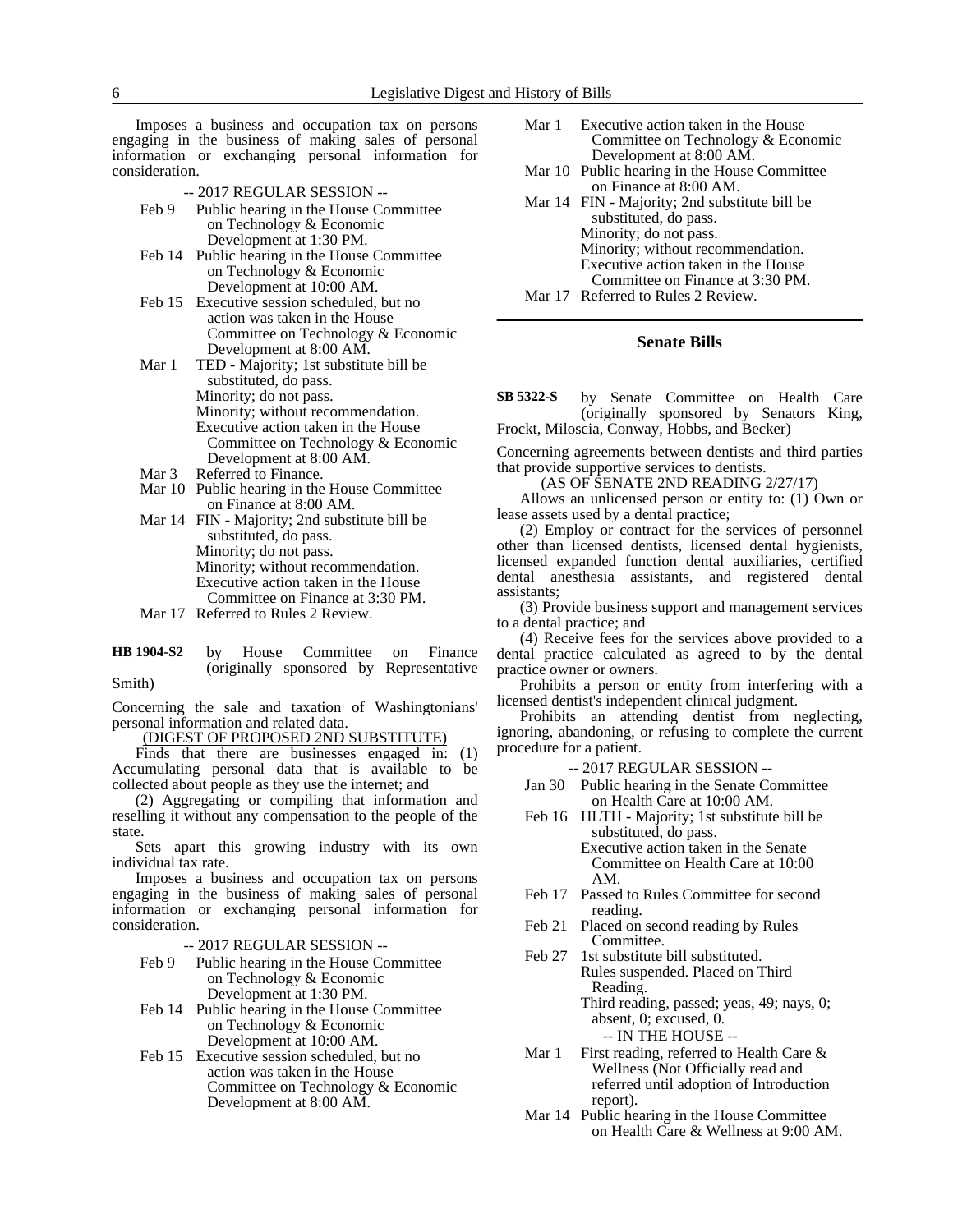- Mar 15 HCW Majority; do pass. Executive action taken in the House Committee on Health Care & Wellness at 1:30 PM.
- Mar 17 Referred to Appropriations.

by Senate Committee on Commerce, Labor & Sports (originally sponsored by Senators O'Ban, Padden, Miloscia, King, Schoesler, Zeiger, Becker, Baumgartner, Rossi, Wilson, Sheldon, Angel, Honeyford, Braun, and Warnick) **SB 5339-S**

Accommodating the civil rights of religious objectors to mandatory payments to labor organizations.

(AS OF SENATE 2ND READING 3/07/17)

Changes the standard for religious nonassociation to bona fide personally held religious beliefs.

Authorizes an employee to secure the right of nonassociation based upon religious beliefs at any time.

Allows a nonassociated employee to pay an amount of money that is equivalent to regular dues and fees to an employee-selected charity that is participating in the Washington state combined fund drive program.

-- 2017 REGULAR SESSION --

- Feb 6 Public hearing in the Senate Committee on Commerce and Labor & Sports at 1:30 PM.
- Feb 15 CLS Majority; 1st substitute bill be substituted, do pass. Minority; do not pass. Executive action taken in the Senate Committee on Commerce and Labor & Sports at 5:45 PM.
- Feb 17 Passed to Rules Committee for second reading.
- Feb 21 On motion, referred to Rules Green Sheet for second reading.
- Mar 2 Placed on second reading by Rules Committee.
- Mar 7 1st substitute bill substituted. Rules suspended. Placed on Third Reading.

Third reading, passed; yeas, 25; nays, 24; absent, 0; excused, 0. -- IN THE HOUSE --

- Mar 9 First reading, referred to Labor & Workplace Standards (Not Officially read and referred until adoption of Introduction report).
- by Senate Committee on State Government (originally sponsored by Senator Pearson) **SB 5472-S**

Requiring ballot drop boxes in all communities. (AS OF SENATE 2ND READING 2/27/17)

Requires the county auditor to establish a minimum of one ballot drop box per fifteen thousand registered voters in the county and a minimum of one ballot drop box in each city, town, and census-designated place in the county with a post office.

- -- 2017 REGULAR SESSION --
- Feb 8 Public hearing in the Senate Committee on State Government at 8:00 AM.
- Feb 17 SGOV Majority; 1st substitute bill be substituted, do pass.

Passed to Rules Committee for second reading.

- Executive action taken in the Senate Committee on State Government at 8:00 AM.
- Feb 21 Placed on second reading by Rules Committee.
- Feb 27 1st substitute bill substituted. Rules suspended. Placed on Third Reading.

Third reading, passed; yeas, 49; nays, 0; absent, 0; excused, 0. -- IN THE HOUSE --

- Mar 1 First reading, referred to State Government, Elections & Information Technology (Not Officially read and referred until adoption of Introduction report).
- Mar 14 Public hearing in the House Committee on State Government and Elections & Information Technology at 9:00 AM.
- Mar 15 Public hearing, executive session scheduled, but no action was taken in the House Committee on State Government, Elections & Information Technology at 1:30 PM.
- Mar 21 Scheduled for executive session in the House Committee on State Government and Elections & Information Technology at 9:00 AM. (Subject to change)
- Mar 22 Scheduled for executive session in the House Committee on State Government and Elections & Information Technology at 1:30 PM. (Subject to change)
- Mar 24 Scheduled for executive session in the House Committee on State Government and Elections & Information Technology at 10:00 AM. (Subject to change)
- by Senate Committee on Law & Justice (originally sponsored by Senators Zeiger and **SB 5506-S**

#### Wilson)

Concerning the exemption from background checks for delivery of a firearm owned or leased by an entity licensed or qualified to do business in the state of Washington to, or return of such a firearm by, any of that entity's employees or agents for lawful purposes in the ordinary course of business.

### (DIGEST OF PROPOSED 1ST SUBSTITUTE)

Exempts the following from requirements on background checks, sales, and transfers regarding a firearm: A transfer that does not include the delivery of a firearm owned or leased by an entity licensed or qualified to do business in the state to, or return of a firearm by, the entity's employees or agents for lawful purposes in the ordinary course of business.

- -- 2017 REGULAR SESSION --
- Jan 31 Public hearing in the Senate Committee on Law & Justice at 10:00 AM.
- Feb 16 LAW Majority; 1st substitute bill be substituted, do pass.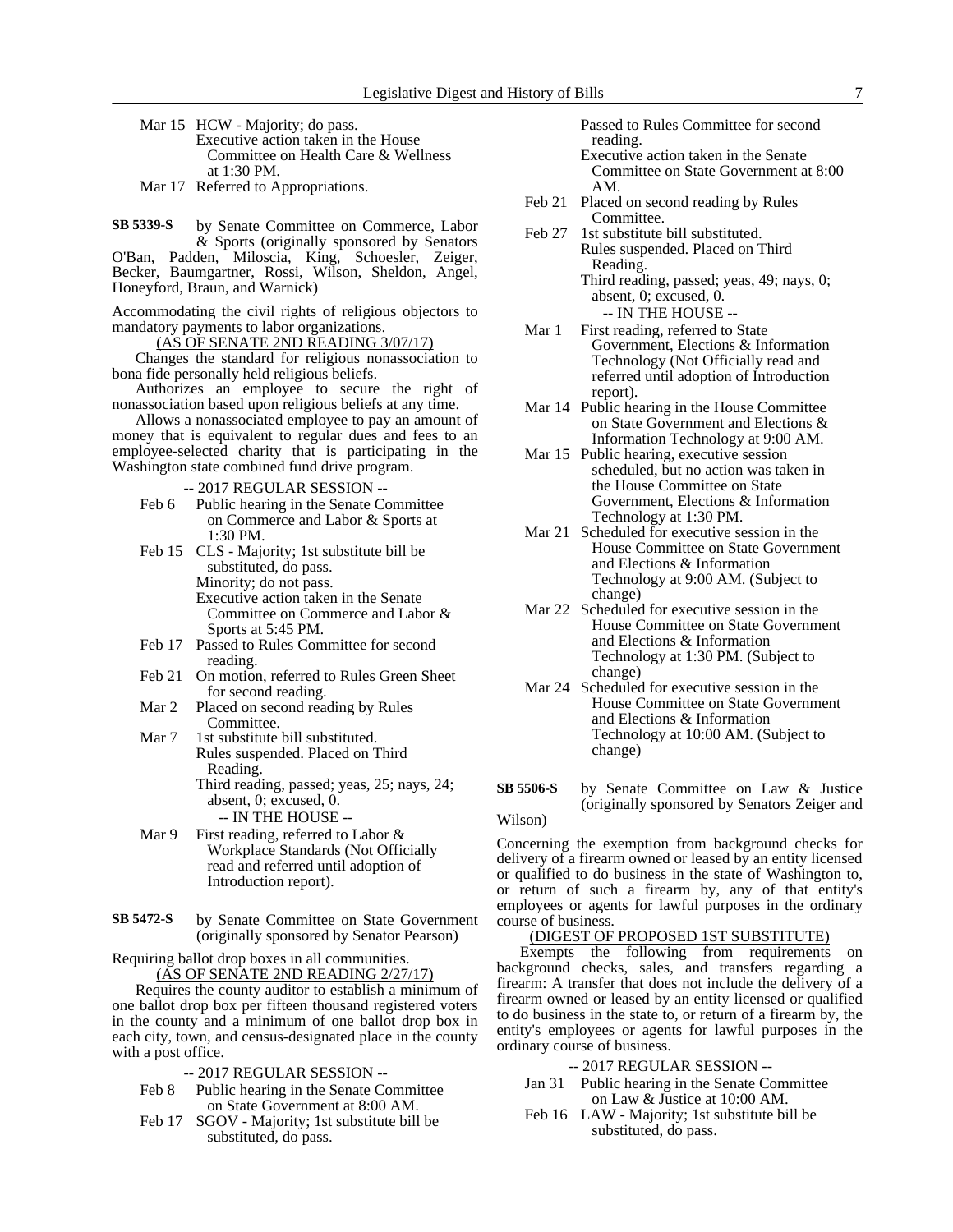Executive action taken in the Senate Committee on Law & Justice at 10:00 AM.

Feb 17 Passed to Rules Committee for second reading.

by Senate Committee on Commerce, Labor & Sports (originally sponsored by Senators Rossi, Baumgartner, Fortunato, Braun, Brown, Wilson, Becker, Padden, and Angel) **SB 5533-S**

Prohibiting contributions to and independent expenditures for gubernatorial candidates.

(AS OF SENATE 2ND READING 3/07/17)

Prohibits an entity, that engages in collective bargaining with the office of the governor or its representatives, from making contributions reportable under the fair campaign practices act to a candidate for the office of governor.

Prohibits a political committee from making an independent expenditure in support of or in opposition to a candidate for the office of governor or making contributions reportable under the fair campaign practices act to a candidate for the office of governor, unless the committee: (1) Has not accepted contributions from an entity that engages in collective bargaining with the office of the governor or its representative; or

(2) Segregated contributions received from an entity that engages in collective bargaining with the office of the governor or its representative and the funds used for independent expenditure or contributions were not from the segregated contributions.

Provides for submission of this act to a vote of the people.

-- 2017 REGULAR SESSION --

- Feb 6 Public hearing in the Senate Committee on Commerce and Labor & Sports at 1:30 PM.
- Feb 15 CLS Majority; 1st substitute bill be substituted, do pass. And refer to Ways & Means. Minority; do not pass. Executive action taken in the Senate Committee on Commerce and Labor & Sports at 5:45 PM.
- Feb 17 Referred to Ways & Means.
- Feb 20 Public hearing in the Senate Committee on Ways & Means at 1:30 PM.
- Feb 21 WM Majority; do pass 1st substitute bill proposed by Commerce, Labor & Sports.
	- Minority; do not pass. Executive action taken in the Senate Committee on Ways & Means at 1:30 PM.
- Feb 23 Passed to Rules Committee for second reading.
- Feb 28 Placed on second reading by Rules Committee.
- Mar 7 1st substitute bill substituted. Rules suspended. Placed on Third Reading.
	- Third reading, passed; yeas, 25; nays, 24; absent, 0; excused, 0.

-- IN THE HOUSE --

Mar 9 First reading, referred to Labor & Workplace Standards (Not Officially read and referred until adoption of Introduction report).

by Senate Committee on Commerce, Labor & Sports (originally sponsored by Senators **SB 5537-S**

King and Keiser)

Authorizing licensed spirits and wine distributors to sell spirits and wine products to their employees in certain circumstances.

## (AS OF SENATE 2ND READING 3/06/17)

Authorizes a person holding a spirits distributor license to sell spirits, and a person holding a wine distributor license to sell wine, directly to bona fide, fulltime employees under certain circumstances.

-- 2017 REGULAR SESSION --

- Feb 13 Public hearing in the Senate Committee on Commerce and Labor & Sports at 1:30 PM.
- Feb 15 CLS Majority; 1st substitute bill be substituted, do pass. Minority; without recommendation. Executive action taken in the Senate Committee on Commerce and Labor & Sports at 5:45 PM.
- Feb 17 Passed to Rules Committee for second reading.
- Mar 2 Placed on second reading by Rules Committee.
- Mar 6 1st substitute bill substituted. Rules suspended. Placed on Third Reading. Third reading, passed; yeas, 41; nays, 7; absent, 0; excused, 1.

-- IN THE HOUSE --

- Mar 8 First reading, referred to Commerce  $\&$ Gaming (Not Officially read and referred until adoption of Introduction report).
- Mar 14 Public hearing in the House Committee on Commerce & Gaming at 1:30 PM.
- Mar 21 Scheduled for executive session in the House Committee on Commerce & Gaming at 1:30 PM. (Subject to change)
- by Senate Committee on Commerce, Labor & Sports (originally sponsored by Senators **SB 5545-S**
- Wilson, Braun, Rossi, Angel, Schoesler, and Bailey)

Requiring public employee collective bargaining proposals, fiscal impact analyses, and agreements to be made public.

#### (DIGEST OF PROPOSED 1ST SUBSTITUTE)

Requires public employee collective bargaining proposals, fiscal impact analyses, and agreements to be made public.

-- 2017 REGULAR SESSION --

Feb 6 Public hearing in the Senate Committee on Commerce and Labor & Sports at 1:30 PM.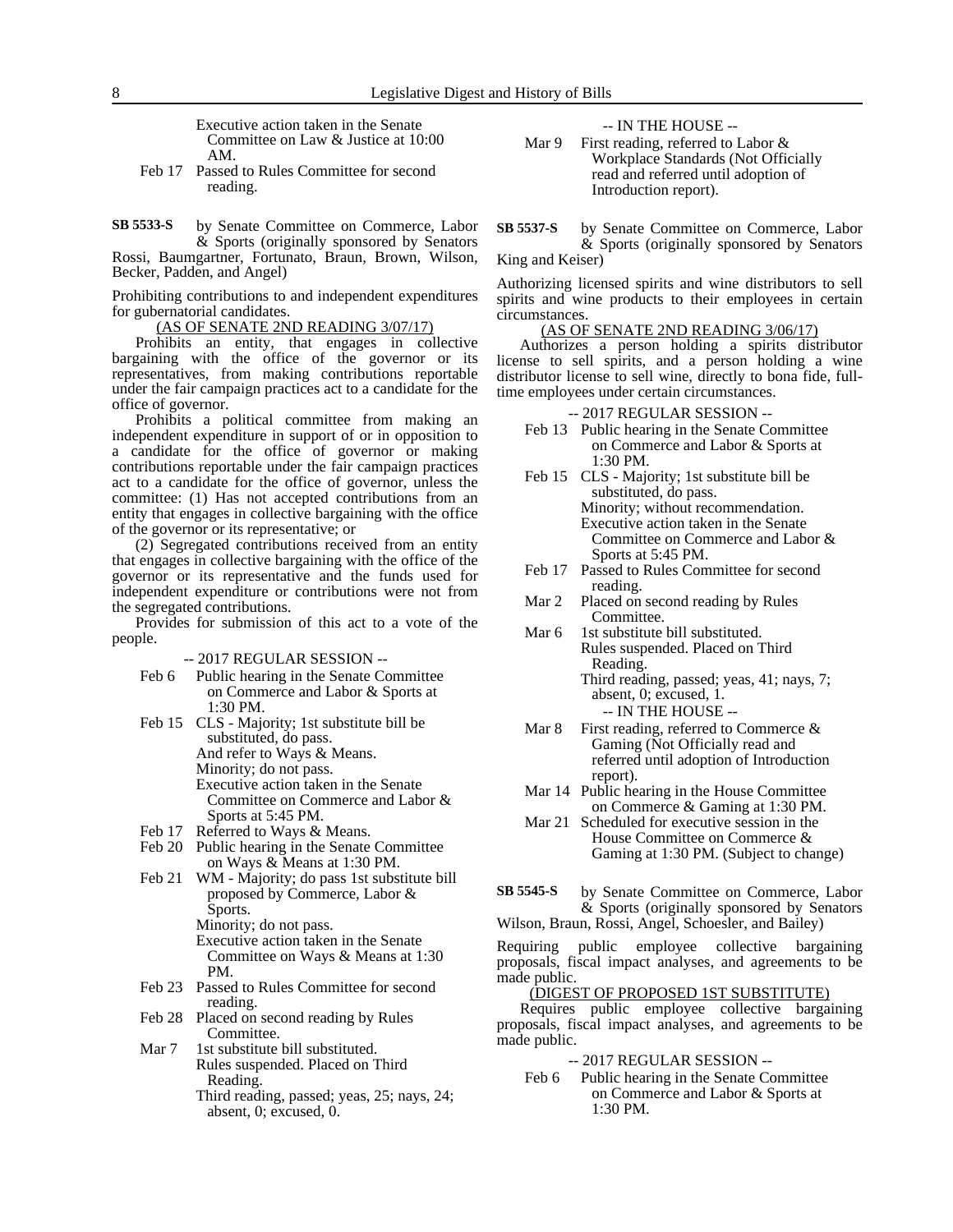- Feb 15 CLS Majority; 1st substitute bill be substituted, do pass. And refer to Ways & Means. Minority; do not pass. Minority; without recommendation. Executive action taken in the Senate Committee on Commerce and Labor & Sports at 5:45 PM. Feb 17 Referred to Ways & Means.
- Feb 21 WM Majority; without
	- recommendation. Minority; do not pass. Executive action taken in the Senate Committee on Ways & Means at 1:30 PM.
- Feb 23 Passed to Rules Committee for second reading.
- by Senate Committee on Commerce, Labor & Sports (originally sponsored by Senators Brown, Palumbo, and Walsh) **SB 5560-S**

Creating a special permit for certain wine auctions.

(AS OF SENATE 2ND READING 2/27/17)

Creates a special permit to sell wine through an auction and allow wine tastings at the auction of the wine that is being auctioned off.

-- 2017 REGULAR SESSION --

- Feb 13 Public hearing in the Senate Committee on Commerce and Labor & Sports at 1:30 PM.
- Feb 15 CLS Majority; 1st substitute bill be substituted, do pass. Executive action taken in the Senate Committee on Commerce and Labor & Sports at 5:45 PM.
- Feb 17 Passed to Rules Committee for second reading.
- Feb 21 Placed on second reading by Rules Committee.
- Feb 27 1st substitute bill substituted. Rules suspended. Placed on Third Reading. Third reading, passed; yeas, 48; nays, 1; absent, 0; excused, 0.

-- IN THE HOUSE --

- Mar 1 First reading, referred to Commerce  $\&$ Gaming (Not Officially read and referred until adoption of Introduction report).
- Mar 13 Public hearing in the House Committee on Commerce & Gaming at 1:30 PM.
- Mar 14 COG Majority; do pass. Executive action taken in the House Committee on Commerce & Gaming at 1:30 PM.
- Mar 17 Referred to Rules 2 Review.
- by Senate Committee on State Government (originally sponsored by Senators Hunt and **SB 5572-S**

Miloscia; by request of Office of the Chief Information Officer)

Providing oversight of the state procurement and contracting for information technology goods and services.

## (DIGEST OF PROPOSED 1ST SUBSTITUTE)

Requires the department of enterprise services to consult with the office of the state chief information officer when it makes information technology goods and services available to ensure consistency with standards and policies to govern information technology as established by the office.

Requires the following to be coordinated with and/or approved by the office:  $(1)$  Cooperative purchasing for information technology goods and services; and

(2) The delegation of authority to an agency for the purchase of information technology goods and services.

Authorizes the office to change or withdraw the delegated authority for the purchase of information technology goods and services.

#### -- 2017 REGULAR SESSION --

Feb 10 Public hearing in the Senate Committee on State Government at 8:00 AM.

Feb 17 SGOV - Majority; 1st substitute bill be substituted, do pass. And refer to Ways & Means. Minority; do not pass. Referred to Ways & Means. Executive action taken in the Senate Committee on State Government at 8:00 AM.

by Senate Committee on Commerce, Labor & Sports (originally sponsored by Senators **SB 5589-S**

Keiser and Baumgartner)

Concerning distillery promotional items and spirit sample sales.

#### (AS OF SENATE 2ND READING 3/06/17)

Authorizes a distillery to provide samples subject to the following conditions: (1) Spirits samples may be adulterated with mixers with alcohol of the distiller's own production;

(2) Adulterated samples of spirits of their own production, water, and/or ice of spirits of its own production may be sold to persons on the premises at the distillery; and

(3) Every person who participates in any manner in the service of these samples must obtain a class 12 alcohol server permit.

- Feb 13 Public hearing in the Senate Committee on Commerce and Labor & Sports at 1:30 PM.
- Feb 15 CLS Majority; 1st substitute bill be substituted, do pass. Minority; without recommendation. Executive action taken in the Senate Committee on Commerce and Labor & Sports at 5:45 PM.
- Feb 17 Passed to Rules Committee for second reading.
- Mar 1 Placed on second reading by Rules Committee.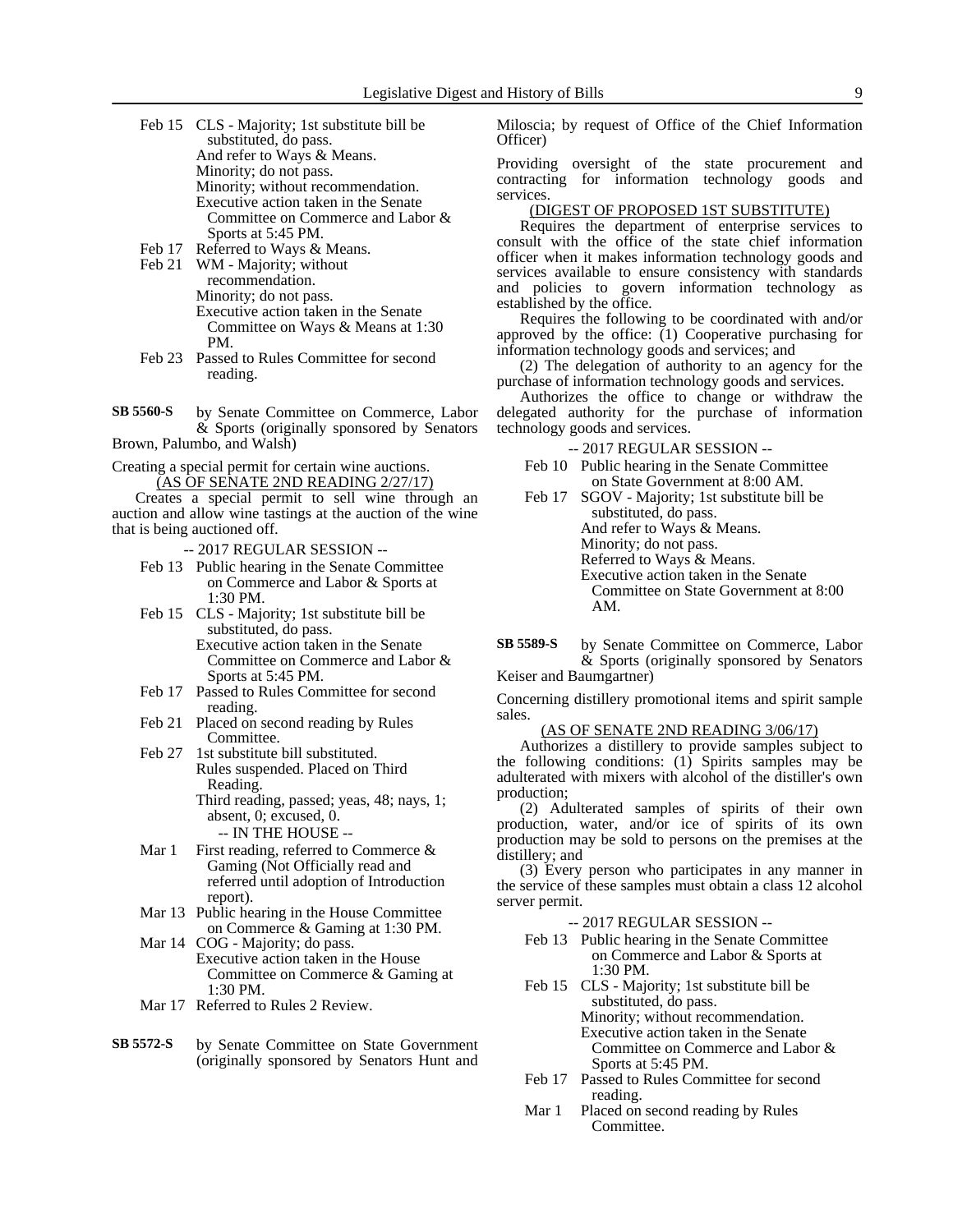- Mar 6 1st substitute bill substituted. Rules suspended. Placed on Third Reading. Third reading, passed; yeas, 43; nays, 6; absent, 0; excused, 0. -- IN THE HOUSE --
- Mar 8 First reading, referred to Commerce  $\&$ Gaming (Not Officially read and referred until adoption of Introduction report).
- Mar 20 Scheduled for public hearing in the House Committee on Commerce & Gaming at 1:30 PM. (Subject to change)
- Mar 21 Scheduled for executive session in the House Committee on Commerce & Gaming at 1:30 PM. (Subject to change)

by Senate Committee on Health Care (originally sponsored by Senators Keiser, Rivers, Cleveland, Fain, Darneille, Miloscia, Wellman, Frockt, Conway, and Rossi) **SB 5594-S**

Concerning transition services for people with developmental disabilities.

(DIGEST OF PROPOSED 1ST SUBSTITUTE)

Requires a remodel and update of a building at Fircrest School residential habilitation center to serve as a nursing home for nursing home patients living at Fircrest School and to provide respite as funds are made available.

Requires the department of social and health services to take steps necessary to consolidate other buildings and ensure residents are provided the opportunity to remain at Fircrest School or move into the community in stateoperated living arrangements.

Prohibits former Fircrest School residents from returning to Fircrest School, however, after repeated failures, they can remain in the community or choose to move to another residential habilitation center.

Requires building to be started on a federally qualified health center located on property sold or leased by Fircrest School residential habilitation center.

Requires revenue generated from Fircrest School properties and revenue generated with the next phase of the Fircrest School master plan process identified in the 2017-2019 omnibus capital appropriations act, to be deposited into the developmental disabilities community trust account.

Requires expenditures from the developmental disabilities community trust account to be used to provide supported living, state-operated living alternatives, and other community-based residential services supporting people with developmental disabilities.

-- 2017 REGULAR SESSION --

- Feb 13 Public hearing in the Senate Committee on Health Care at 8:00 AM.
- Feb 16 HLTH Majority; 1st substitute bill be substituted, do pass. And refer to Ways & Means. Minority; without recommendation. Executive action taken in the Senate Committee on Health Care at 10:00 AM.
- Feb 17 Referred to Ways & Means.
- Mar 15 Public hearing in the Senate Committee on Ways & Means at 3:30 PM.

by Senate Committee on Law & Justice (originally sponsored by Senators Palumbo, Rossi, Angel, Pedersen, O'Ban, Wilson, Zeiger, and Padden) **SB 5633-S**

Changing the definition of theft.

(AS OF SENATE 2ND READING 3/08/17)

Revises the definition of "theft," for purposes of the state criminal code, to include concealing property of another intending that the concealment will deprive the other person permanently of its use or benefit.

-- 2017 REGULAR SESSION --

- Feb 7 Public hearing in the Senate Committee on Law & Justice at 10:00 AM.
- Feb 16 LAW Majority; 1st substitute bill be substituted, do pass. Executive action taken in the Senate Committee on Law & Justice at 10:00 AM.
- Feb 17 Passed to Rules Committee for second reading.
- Feb 21 Placed on second reading by Rules Committee.
- Mar 8 1st substitute bill substituted. Rules suspended. Placed on Third Reading.
	- Third reading, passed; yeas, 47; nays, 1; absent, 0; excused, 1. -- IN THE HOUSE --
- Mar 10 First reading, referred to Public Safety (Not Officially read and referred until adoption of Introduction report).
- Mar 23 Scheduled for public hearing in the House Committee on Public Safety at 8:00 AM. (Subject to change)
- by Senate Committee on Law & Justice (originally sponsored by Senators Padden, Angel, Palumbo, Wilson, Zeiger, and Rossi) **SB 5634-S**

Concerning aggregating counts of retail theft with special circumstances.

(AS OF SENATE 2ND READING 3/06/17)

Allows a series of thefts committed by the same person from one or more mercantile establishments over a period of one hundred eighty days to be aggregated in one count and the sum of the value of the property is the value considered in determining the degree of the retail theft with special circumstances involved.

Authorizes the thefts committed by the same person in different counties that have been aggregated in one county to be prosecuted in any county in which one of the thefts occurred.

Prohibits an aggregated series of thefts, or a single theft that has been aggregated in one county, from being prosecuted in more than one county.

- Feb 7 Public hearing in the Senate Committee on Law & Justice at 10:00 AM.
- Feb 16 LAW Majority; 1st substitute bill be substituted, do pass. Executive action taken in the Senate
	- Committee on Law & Justice at 10:00 AM.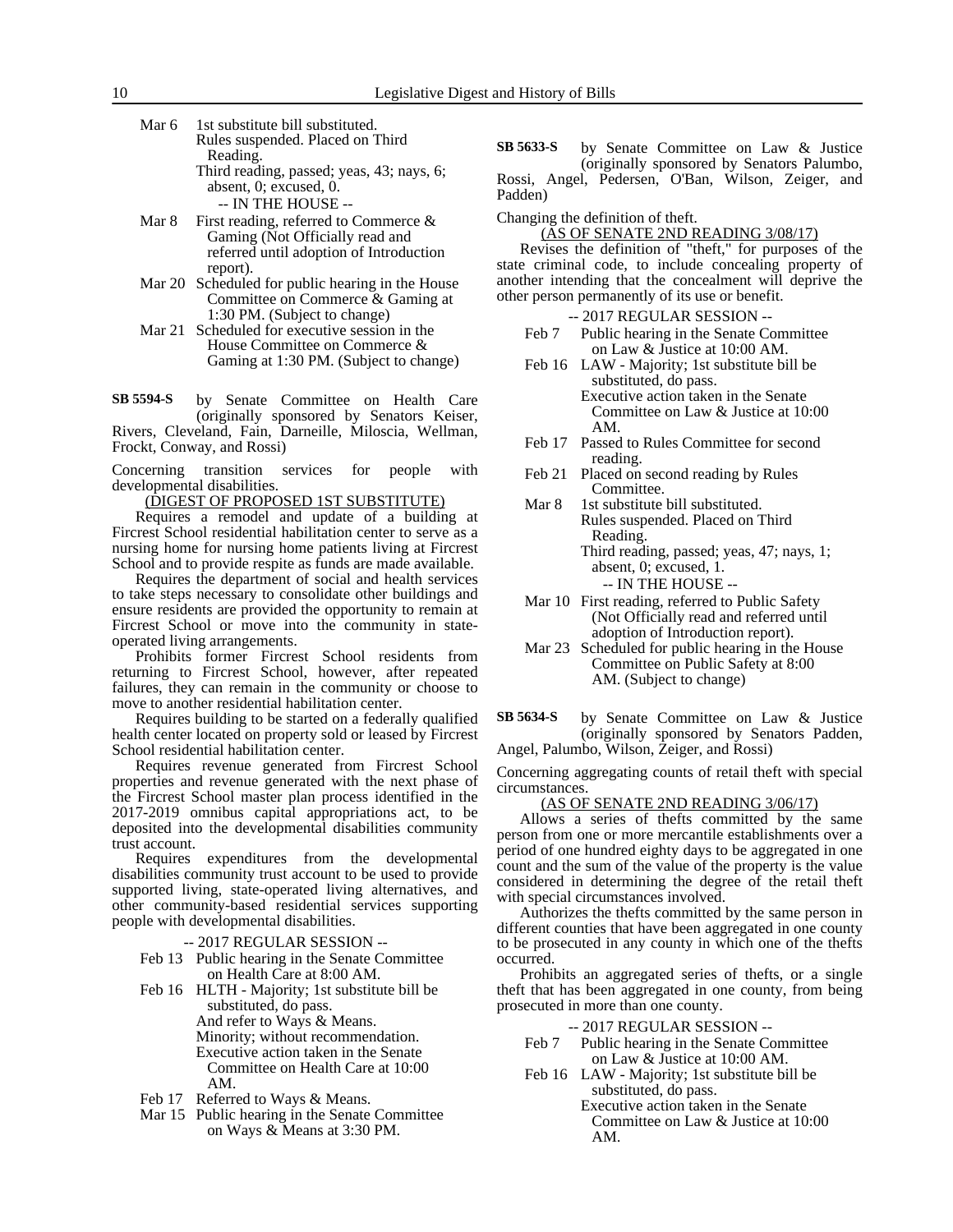- Feb 17 Passed to Rules Committee for second reading.
- Feb 21 On motion, referred to Rules Green Sheet for second reading.
- Mar 2 Placed on second reading by Rules Committee.
- Mar 6 1st substitute bill substituted. Rules suspended. Placed on Third Reading. Third reading, passed; yeas, 46; nays, 3; absent, 0; excused, 0.

-- IN THE HOUSE --

- Mar 8 First reading, referred to Public Safety (Not Officially read and referred until adoption of Introduction report).
- Mar 23 Scheduled for public hearing in the House Committee on Public Safety at 8:00 AM. (Subject to change)
- by Senate Committee on Commerce, Labor & Sports (originally sponsored by Senators **SB 5670-S**

Braun and Mullet)

Requiring notice to state fund employers for certain workers' compensation third-party settlements.

<u>(DIGEST OF PROPOSED 1ST SUBSTITUTE)</u>

Requires the department of labor and industries to, for a state fund claim, provide reasonable ongoing notice to the employer of the status of compromise or settlement negotiations between the injured worker or beneficiary and the department for the employer's information.

-- 2017 REGULAR SESSION --

- Feb 2 Public hearing in the Senate Committee on Commerce and Labor & Sports at 1:30 PM.
- Feb 15 CLS Majority; 1st substitute bill be substituted, do pass. Minority; do not pass. Minority; without recommendation. Executive action taken in the Senate Committee on Commerce and Labor & Sports at 5:45 PM.
- Feb 17 Passed to Rules Committee for second reading.
- Mar 1 Placed on second reading by Rules Committee.
- Mar 17 Senate Rules "X" file.
- by Senate Committee on Higher Education (originally sponsored by Senators Palumbo and Wilson) **SB 5684-S**
- 

Creating the higher education infrastructure act.

(DIGEST OF PROPOSED 1ST SUBSTITUTE)

Establishes the higher education infrastructure act.

Creates the higher education infrastructure investment program to leverage state spending on capital projects in high-demand fields of study, in partnership with the state's employers.

Creates the higher education infrastructure board to: (1) Provide oversight and guidance for the program in light of established legislative priorities; and

(2) Fulfill the duties and responsibilities under this act, including soliciting project proposals and funds and setting annual fundraising goals.

Creates the higher education infrastructure act match account and the higher education infrastructure fund.

- -- 2017 REGULAR SESSION -- Feb 9 Public hearing in the Senate Committee
- on Higher Education at 8:00 AM. Feb 16 HIE - Majority; 1st substitute bill be substituted, do pass. And refer to Ways & Means. Minority; do not pass. Executive action taken in the Senate Committee on Higher Education at 8:00 AM.
- Feb 17 Referred to Ways & Means.
- Feb 23 Public hearing in the Senate Committee on Ways & Means at 1:30 PM.
- Feb 24 WM Majority; do pass 1st substitute bill proposed by Higher Education. Minority; do not pass. Minority; without recommendation. Passed to Rules Committee for second reading. Executive action taken in the Senate
	- Committee on Ways & Means at 11:00 AM.
- by Senate Committee on Human Services, Mental Health & Housing (originally sponsored by Senators Becker, Rivers, Bailey, Brown, O'Ban, Fortunato, and Warnick) **SB 5706-S**

Addressing parent-initiated behavioral health treatment for children aged thirteen to seventeen years old.

(DIGEST OF PROPOSED 1ST SUBSTITUTE)

Requires a parent to, during the evaluation of a minor at the request of the parent and during the course of medically necessary treatment commenced pursuant to the evaluation, be considered the personal representative of the minor for the purpose of transmission of medical information, making treatment decisions, and reviewing the compliance of the minor with treatment recommendations.

Suspends RCW 71.34.500 through 71.34.530 (certain mental health services for minors) for the limited purpose of this evaluation and course of follow-up treatment, unless the parent agrees to a confidential relationship between the child and the health care provider, or the receipt of new information or a material change in circumstances causes the provider to reevaluate the medical necessity for treatment.

- Feb 13 Public hearing in the Senate Committee on Human Services and Mental Health & Housing at 1:30 PM.
- Feb 15 HSMH Majority; 1st substitute bill be substituted, do pass. Minority; do not pass. Executive action taken in the Senate Committee on Human Services and Mental Health & Housing at 1:30 PM.
- Feb 17 Passed to Rules Committee for second reading.
- Mar 1 Placed on second reading by Rules Committee.
- Mar 17 Senate Rules "X" file.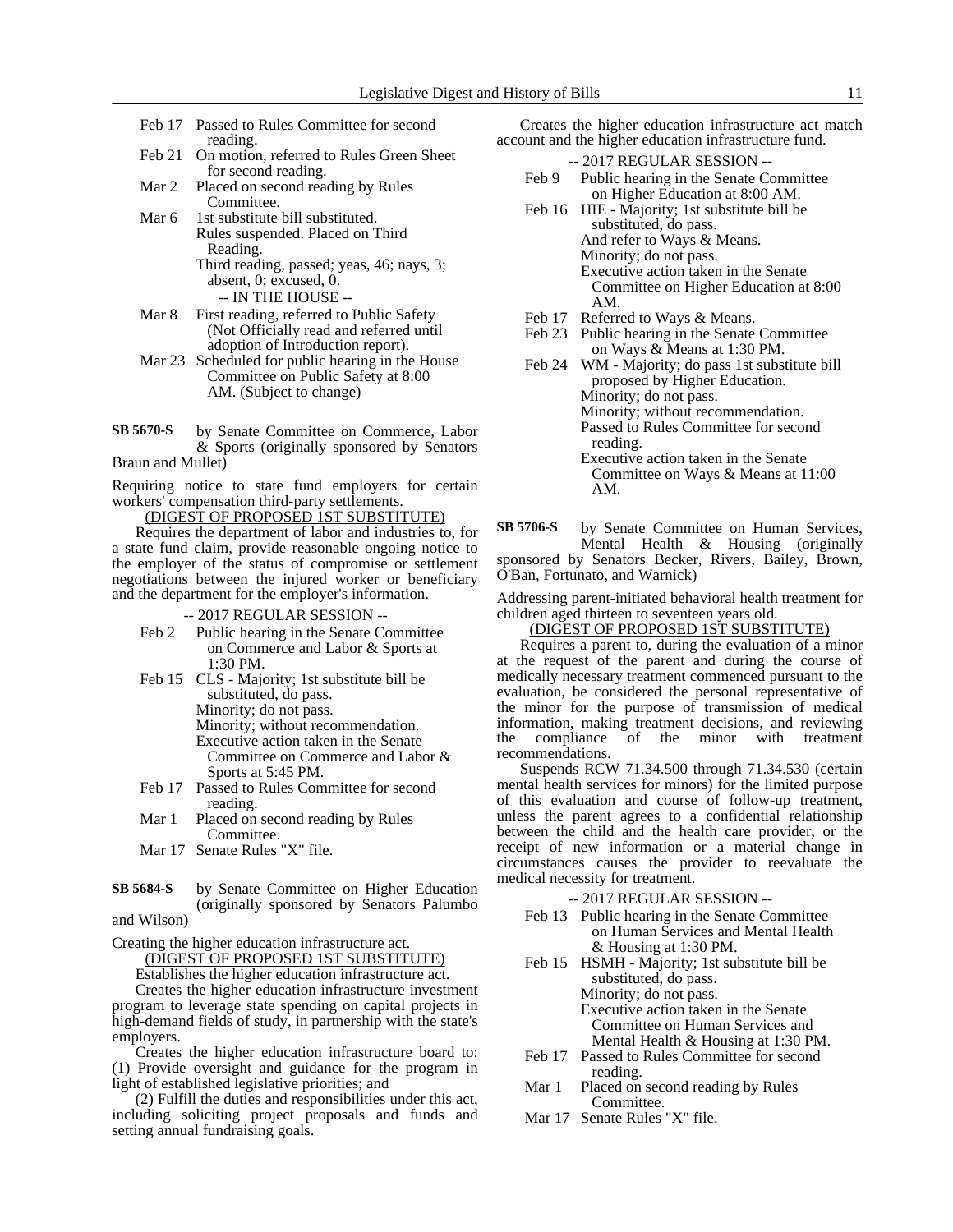**SB 5713-S** by Senate Committee on Higher Education **SB 5721-S** by Senate Committee on Law & Justice (originally sponsored by Senators Palumbo, Wilson, Zeiger, and King)

Creating the skilled worker outreach, recruitment, and career awareness training program.

(AS OF SENATE 2ND READING 3/06/17)

Creates the skilled worker outreach, recruitment, and career awareness training program to increase the state's skilled workforce by awarding matching grants to eligible applicants.

Requires the department of commerce to: (1) Administer the grant program and establish a process for accepting grant applications;

(2) Establish a grant review committee to review grant applications and make recommendations on who should receive a matching grant and the amount; and

(3) In coordination with the workforce training and education coordinating board, assess current and future workforce needs and coordinate skilled worker awareness training and education programs throughout the state to assist with implementation of the grant program.

Creates the skilled worker outreach, recruitment, and career awareness training program account.

-- 2017 REGULAR SESSION --

- Feb 14 Public hearing in the Senate Committee on Higher Education at 8:00 AM.
- Feb 16 HIE Majority; 1st substitute bill be substituted, do pass. And refer to Ways & Means. Executive action taken in the Senate Committee on Higher Education at 8:00 AM.
- Feb 17 Referred to Ways & Means.
- Feb 23 Public hearing in the Senate Committee on Ways & Means at 1:30 PM.
- Feb 24 WM Majority; do pass 1st substitute bill proposed by Higher Education. Minority; do not pass. Passed to Rules Committee for second reading. Executive action taken in the Senate Committee on Ways & Means at 11:00 AM.
- Mar 2 Placed on second reading by Rules Committee.
- Mar 6 1st substitute bill substituted. Rules suspended. Placed on Third Reading.

Third reading, passed; yeas, 47; nays, 2; absent, 0; excused, 0. -- IN THE HOUSE --

- Mar 8 First reading, referred to Higher Education (Not Officially read and referred until adoption of Introduction report).
- Mar 21 Scheduled for public hearing in the House Committee on Higher Education at 8:00 AM. (Subject to change)

(originally sponsored by Senator Padden) **SB 5721-S**

Requiring the Washington state bar association to obtain an affirmative vote prior to increasing bar dues for membership.

## (DIGEST OF PROPOSED 1ST SUBSTITUTE)

Requires membership fee increases approved by the board of governors of the state bar to be submitted to active members for approval by a vote.

Authorizes the board of governors to establish the annual membership fee at a reduced rate for active members who claim economic hardship.

-- 2017 REGULAR SESSION --

- Feb 14 Public hearing in the Senate Committee on Law & Justice at 10:00 AM.
- Feb 16 LAW Majority; 1st substitute bill be substituted, do pass. Minority; do not pass. Executive action taken in the Senate Committee on Law & Justice at 10:00 AM.
- Feb 17 Passed to Rules Committee for second reading.

by Senate Committee on Human Services, Mental Health & Housing (originally **SB 5763-S**

sponsored by Senators Warnick, Darneille, Keiser, and Rolfes)

Implementing recommendations from the children's mental health work group.

(DIGEST OF PROPOSED 1ST SUBSTITUTE)

Requires the state health care authority to: (1) Oversee the coordination of resources and services through the managed health care system for children who are eligible for medical assistance and have been identified as requiring mental health treatment; and

(2) Require universal screening and provider payment for depression for certain children.

Requires the department of early learning to establish a child care consultation program linking child care providers with resources for caring for infants and young children who present behavioral concerns.

Requires educational service districts to establish a lead staff person for mental health.

Requires the office of the superintendent of public instruction to employ a children's mental health services coordinator.

Requires the health workforce council to collect and analyze workforce survey and administrative data for clinicians qualified to provide children's mental health services.

Requires Washington State University to offer one, and the child and adolescent psychiatry residency program at the University of Washington to offer one additional, twenty-four month residency position that is approved by the accreditation council for graduate medical education to a resident specializing in child and adolescent psychiatry.

Requires a behavioral health organization to, upon initiation or renewal of a contract with the department of social and health services, reimburse a provider for a behavioral health service provided to certain covered persons.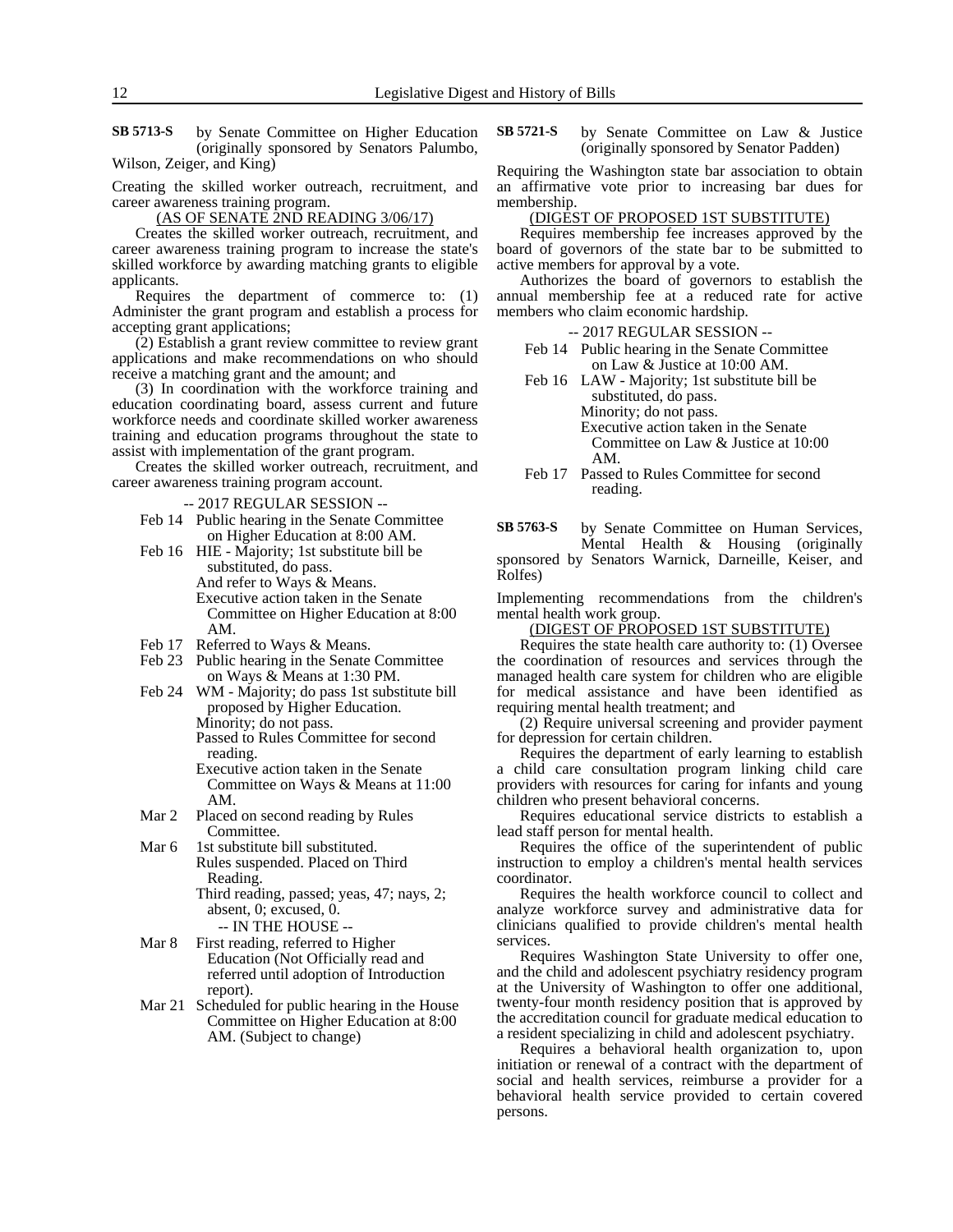- -- 2017 REGULAR SESSION --
- Feb 14 Public hearing in the Senate Committee on Human Services and Mental Health & Housing at 1:30 PM.
- Feb 15 HSMH Majority; 1st substitute bill be substituted, do pass. And refer to Ways & Means. Minority; without recommendation. Executive action taken in the Senate Committee on Human Services and Mental Health & Housing at 1:30 PM.
- Feb 17 Referred to Ways & Means.
- Feb 21 Public hearing in the Senate Committee on Ways & Means at 1:30 PM.
- by Senate Committee on Higher Education (originally sponsored by Senators Wellman, Hasegawa, and Rolfes) **SB 5764-S**
- Concerning higher education records.

(AS OF SENATE 2ND READING 2/23/17)

Exempts survivor communications with, and survivor records maintained by, campus-affiliated advocates from public inspection and copying and from inspection or copying by an institution of higher education unless: (1) The survivor consents to inspection or copying;

(2) There is a clear, imminent risk of serious physical injury or death of the survivor or another person;

(3) Inspection or copying is required by federal law; or

(4) A court of competent jurisdiction mandates that the record be available for inspection or copying.

-- 2017 REGULAR SESSION --

- Feb 14 Public hearing in the Senate Committee on Higher Education at 8:00 AM.
- Feb 16 HIE Majority; 1st substitute bill be substituted, do pass. Minority; do not pass. Executive action taken in the Senate Committee on Higher Education at 8:00 AM.
- Feb 17 Passed to Rules Committee for second reading.
- Feb 21 Placed on second reading by Rules Committee.
- Feb 23 1st substitute bill substituted. Rules suspended. Placed on Third Reading. Third reading, passed; yeas, 49; nays, 0;

absent, 0; excused, 0. -- IN THE HOUSE --

- Feb 24 First reading, referred to Higher Education (Not Officially read and referred until adoption of Introduction report).
- Mar 14 Public hearing in the House Committee on Higher Education at 8:00 AM.
- Mar 21 Scheduled for executive session in the House Committee on Higher Education at 8:00 AM. (Subject to change)
- Mar 22 Scheduled for executive session in the House Committee on Higher Education at 1:30 PM. (Subject to change)

by Senate Committee on Law & Justice (originally sponsored by Senator Padden) **SB 5769-S**

Concerning coroner inquest procedures.

## (DIGEST OF PROPOSED 1ST SUBSTITUTE)

Authorizes a county legislative authority, by a majority vote, to call for an inquest to be conducted if a medical examiner unreasonably refuses to conduct an inquest in a case.

States that special consideration should be taken in conducting an inquest when a death results from interaction with law enforcement and when a death occurs during incarceration and is by unnatural means.

Requires the coroner to notify the tribe, and include them in the inquest process to the extent possible, when the deceased is a member of a federally recognized Indian tribe in this state.

Requires counties to establish funding reserves to fund inquest expenditures.

Allows a juror to submit written questions for a witness, summoned by the coroner, to the coroner or prosecuting attorney.

-- 2017 REGULAR SESSION --

- Feb 15 Public hearing in the Senate Committee on Law & Justice at 8:00 AM.
- Feb 16 LAW Majority; 1st substitute bill be substituted, do pass. Executive action taken in the Senate

Committee on Law & Justice at 10:00 AM.

Feb 17 Passed to Rules Committee for second reading.

by Senate Committee on Human Services, Mental Health & Housing (originally sponsored by Senators McCoy, Darneille, Saldaña, and Hunt) **SB 5770-S**

Concerning transfer of jurisdiction from a tribe in dependency cases involving Indian children.

## (AS OF SENATE 2ND READING 3/08/17)

Requires the state court, if a tribal court orders transfer of jurisdiction from the tribe in dependency cases involving Indian children, to hold a hearing to determine if accepting jurisdiction is consistent with any applicable state or federal laws.

Requires the tribal court to transfer a copy of the entire court file to the state court for its consideration.

- Feb 13 Public hearing in the Senate Committee on Human Services and Mental Health & Housing at 1:30 PM.
- Feb 15 HSMH Majority; 1st substitute bill be substituted, do pass. Executive action taken in the Senate Committee on Human Services and Mental Health & Housing at 1:30 PM.
- Feb 17 Passed to Rules Committee for second reading.
- Feb 28 Placed on second reading by Rules Committee.
- Mar 8 1st substitute bill substituted. Held on second reading. Rules suspended. Placed on Third Reading.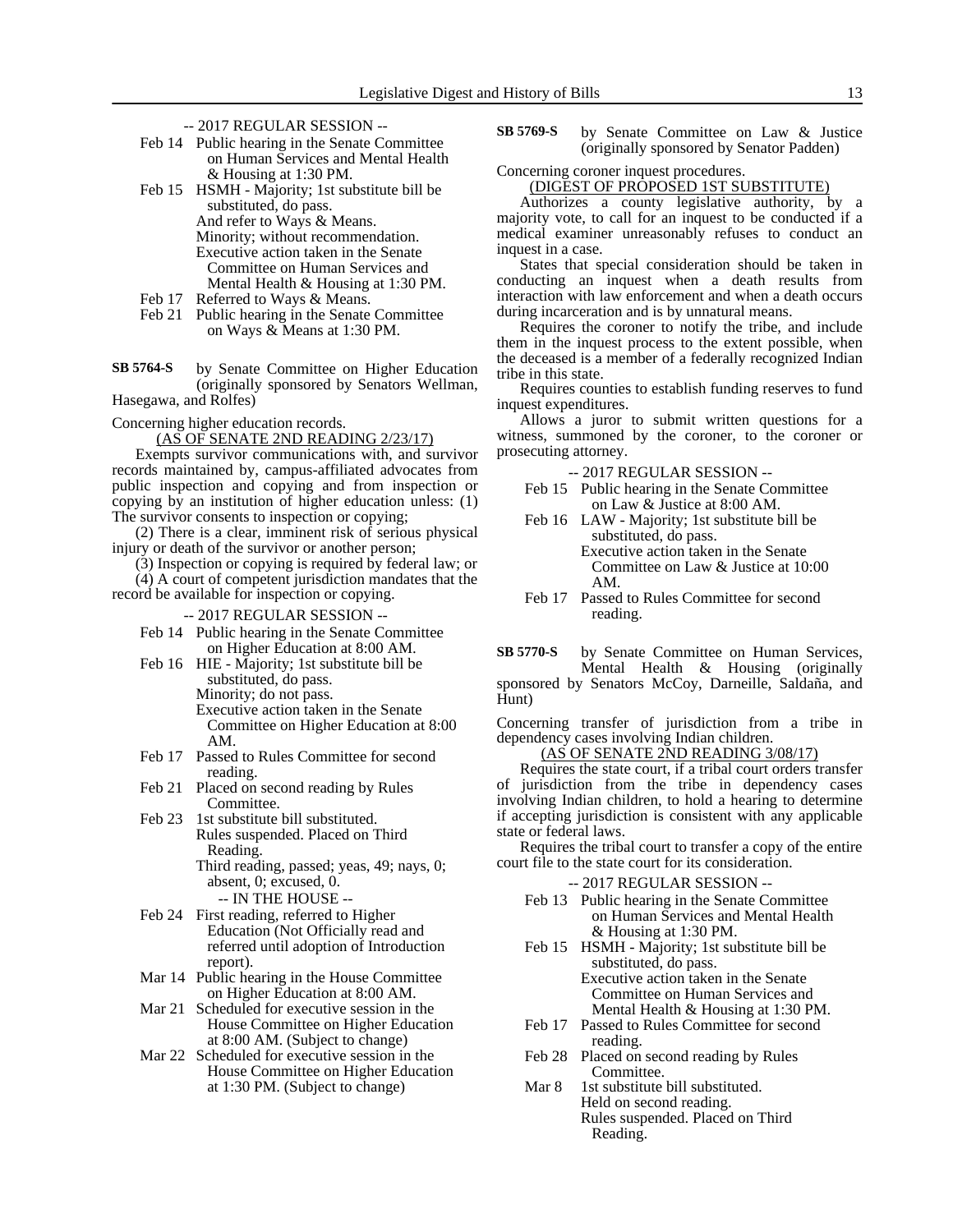Third reading, passed; yeas, 49; nays, 0; absent, 0; excused, 0. -- IN THE HOUSE --

- Mar 10 First reading, referred to Community Development, Housing & Tribal Affairs (Not Officially read and referred until adoption of Introduction report).
- by Senate Committee on Human Services, Mental Health & Housing (originally sponsored by Senators Brown and O'Ban) **SB 5779-S**

Concerning behavioral health integration in primary care. (AS OF SENATE 2ND READING 3/01/17)

Establishes the youth behavioral health protection act. Addresses a health care integration model in which behavioral health care is colocated, collaborative, and integrated within a primary care setting.

Requires the state health care authority to: (1) In order to increase the availability of behavioral health services and incentivize adoption of the primary care behavioral health model, establish a methodology and rate which provides increased reimbursement to providers for behavioral health services provided to patients in primary care settings;

(2) Complete a review of payment codes available to health plans and providers related to behavioral health;

(3) Create a matrix listing behavioral health-related codes available for provider payment through medical assistance programs; and

(4) Along with the department of social and health services, establish a performance measure to be integrated into the statewide common measure set which tracks effective integration practices of behavioral health services in primary care settings.

-- 2017 REGULAR SESSION --

- Feb 14 Public hearing in the Senate Committee on Human Services and Mental Health & Housing at 1:30 PM.
- Feb 15 HSMH Majority; 1st substitute bill be substituted, do pass. And refer to Ways & Means. Executive action taken in the Senate Committee on Human Services and Mental Health & Housing at 1:30 PM.
- Feb 17 Referred to Ways & Means.
- Feb 21 Public hearing in the Senate Committee on Ways & Means at 1:30 PM.
- Feb 23 WM Majority; do pass 1st substitute bill proposed by Human Services, Mental Health & Housing.
	- Executive action taken in the Senate Committee on Ways & Means at 1:30 PM.
- Feb 24 Passed to Rules Committee for second reading.
- Feb 28 Placed on second reading by Rules Committee.
- Mar 1 1st substitute bill substituted. Rules suspended. Placed on Third Reading.
	- Third reading, passed; yeas, 49; nays, 0; absent, 0; excused, 0.

-- IN THE HOUSE --

- Mar 3 First reading, referred to Health Care  $\&$ Wellness (Not Officially read and referred until adoption of Introduction report).
- Mar 21 Scheduled for public hearing in the House Committee on Health Care & Wellness at 8:30 AM. (Subject to change)
- Mar 22 Scheduled for executive session in the House Committee on Health Care & Wellness at 1:30 PM. (Subject to change)
- by Senate Committee on Health Care (originally sponsored by Senators Rivers and **SB 5782-S**

Mullet)

Restricting the use of step therapy by public and private insurers for drugs used in mental health treatment.

(DIGEST OF PROPOSED 1ST SUBSTITUTE)

Places restrictions on health carriers who offer or renew a health benefit plan, and on the state health care authority regarding step therapy for medications necessary for the treatment of mental illness.

-- 2017 REGULAR SESSION --

Feb 16 HLTH - Majority; 1st substitute bill be substituted, do pass. And refer to Ways & Means. Minority; without recommendation. Public hearing and executive action taken in the Senate Committee on Health Care at 10:00 AM.

- Feb 17 Referred to Ways & Means.
- by Senate Committee on Law & Justice (originally sponsored by Senators Brown, Padden, and Takko) **SB 5788-S**

Concerning construction contracts.

(DIGEST OF PROPOSED 1ST SUBSTITUTE)

States that a contractor, subcontractor, or supplier to a construction contract may be entitled to equitable adjustment of a claim despite the failure to submit a claim notice or claim-related document.

-- 2017 REGULAR SESSION --

- Feb 14 Public hearing in the Senate Committee on Law & Justice at 10:00 AM.
- Feb 16 LAW Majority; 1st substitute bill be substituted, do pass. Minority; do not pass. Executive action taken in the Senate Committee on Law & Justice at 10:00 AM.
- Feb 17 Passed to Rules Committee for second reading.

by Senators Fortunato, Rivers, Rossi,<br>Miloscia, Zeiger, Braun, Angel, O'Ban, Miloscia, Zeiger, Braun, Wilson, and Honeyford **SB 5892**

Concerning regional transit authority capital project reauthorization.

Requires a regional transit authority to provide initial engineer estimates for the cost to complete each capital